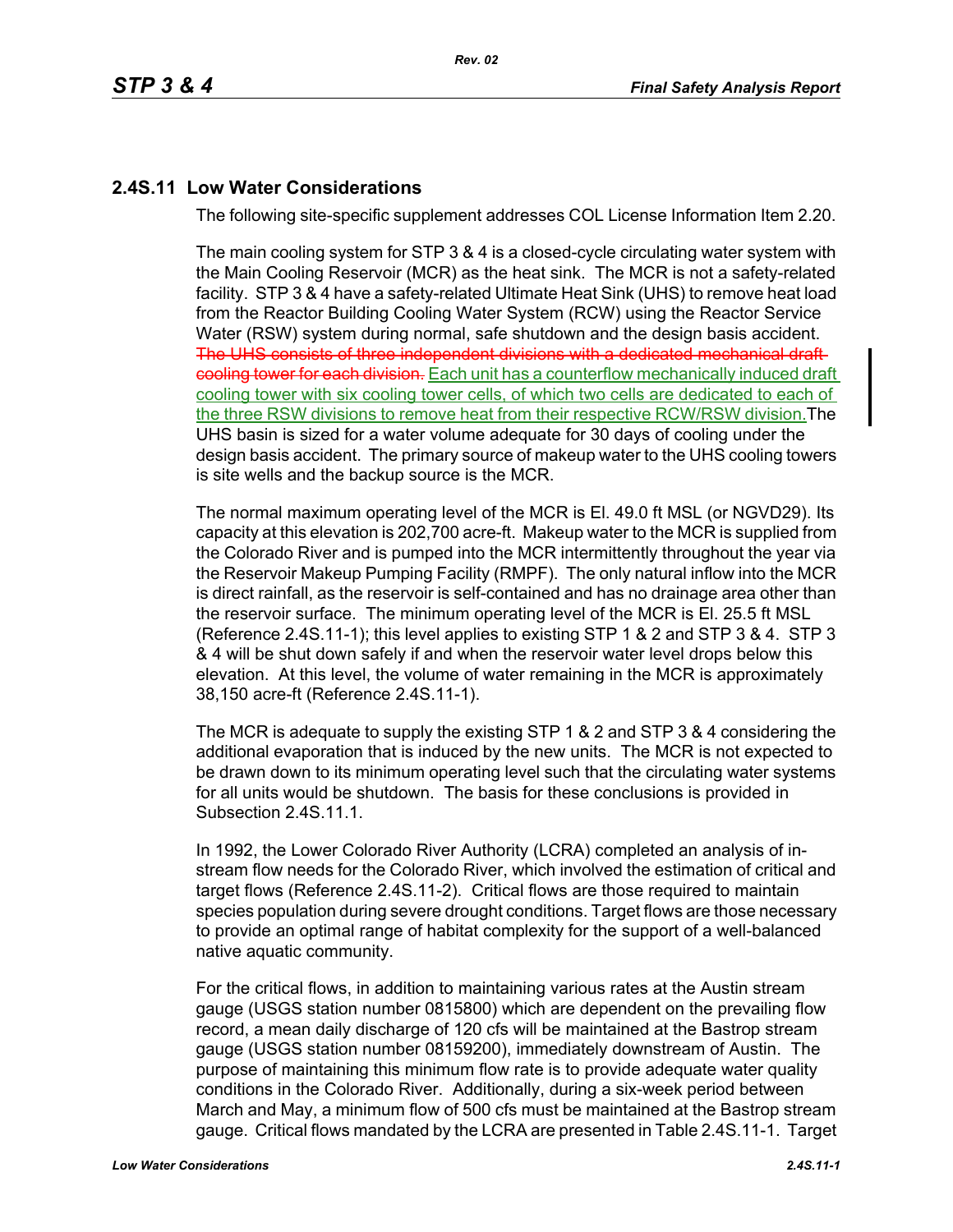flows differ from critical flows in that they are classified as interruptible demand subject to curtailment during drought conditions.

# **2.4S.11.1 Low Flow in Rivers and Streams**

The major river near the STP 3 & 4 site is the Colorado River. The site is located within the tidal estuary region of the river on the west bank near river mile 14.6. Tidal effects extend up to river mile 22, which is several miles upstream from the Reservoir Makeup Pumping Facility (RMPF). During periods of low river flows freshwater flow to the tidal estuary is regulated by the operation of an inflatable dam across the river located one mile downstream from Bay City and immediately upstream from the USGS stream gauge at Bay City (station number 08162500). This dam is intended to maintain a minimum water level in the river upstream of the dam to facilitate pumping into irrigation canals. Low flows are regulated by the dam, whereas flood peaks are allowed to pass freely.

Discharge measurements at the Bay City stream gauge were initiated in 1948 by the USGS, well after the construction of Mansfield Dam in 1942 and Buchanan Dam in 1936. Therefore, all available data at this gauge are influenced by flow regulation at Mansfield Dam and other upstream reservoirs. Flow measurements at Bay City are also influenced by water withdrawals from the river between Bay City and Mansfield Dam.

Between 1951 and 1956, zero daily discharge was recorded on 13 occasions at Bay City. In the June-July 1967 period, withdrawals for irrigation reduced the downstream releases to 1 cfs for a period of 58 days. Based on these observations, the probable mean-daily minimum flow rate at Bay City is estimated as zero. If there is no downstream flow, the Colorado River near the RMPF will be occupied by tidal water.

Table [2.4S.11-2](#page-7-0) presents the annual 1-day low flows at Bay City for water years 1948 through 2006, while Table [2.4S.11-3](#page-8-0) presents the annual 7-day low flows for the same period based on data from Reference [2.4S.11-3.](#page-5-0) The minimum 1-day and 7-day low flows for the period of record are zero and 0.5 cfs, respectively. The 1-day and 7-day low flows for water years 1948-2006 are shown in Figure [2.4S.11-1](#page-9-0).

For the construction of STP 1 & 2, the required storage volume of the MCR was determined from operation studies using 40 years of stream flow data, which included the severe dry period 1950-1956. These operation studies assumed that no makeup water would be pumped when the Colorado River flow is less than 300 cfs in accordance with STP's water rights (References [2.4S.11-1](#page-4-0) and [2.4S.11-4](#page-5-1)). Although only STP 1 & 2 were built, the MCR was originally sized for four units. With the addition of STP 3 & 4, sufficient MCR water inventory can be maintained to offset evaporation, seepage, and blowdown by diverting sufficient make-up water at the RMPF and recognize available precipitation. STP is entitled to divert 55% of the river flow in excess of 300 cfs at the RMPF as MCR makeup. The annual flow diversion in any given year can exceed the 102,000 acre-ft average annual limit provided that this limit is not exceeded on a 5-year rolling average basis (Reference [2.4S.11-4](#page-5-1)). During a repeat of the Lower Colorado River's Drought of Record (DOR) from 1947 to 1957, the LCRA is required by contract to make available an additional 40,000 acre-ft per year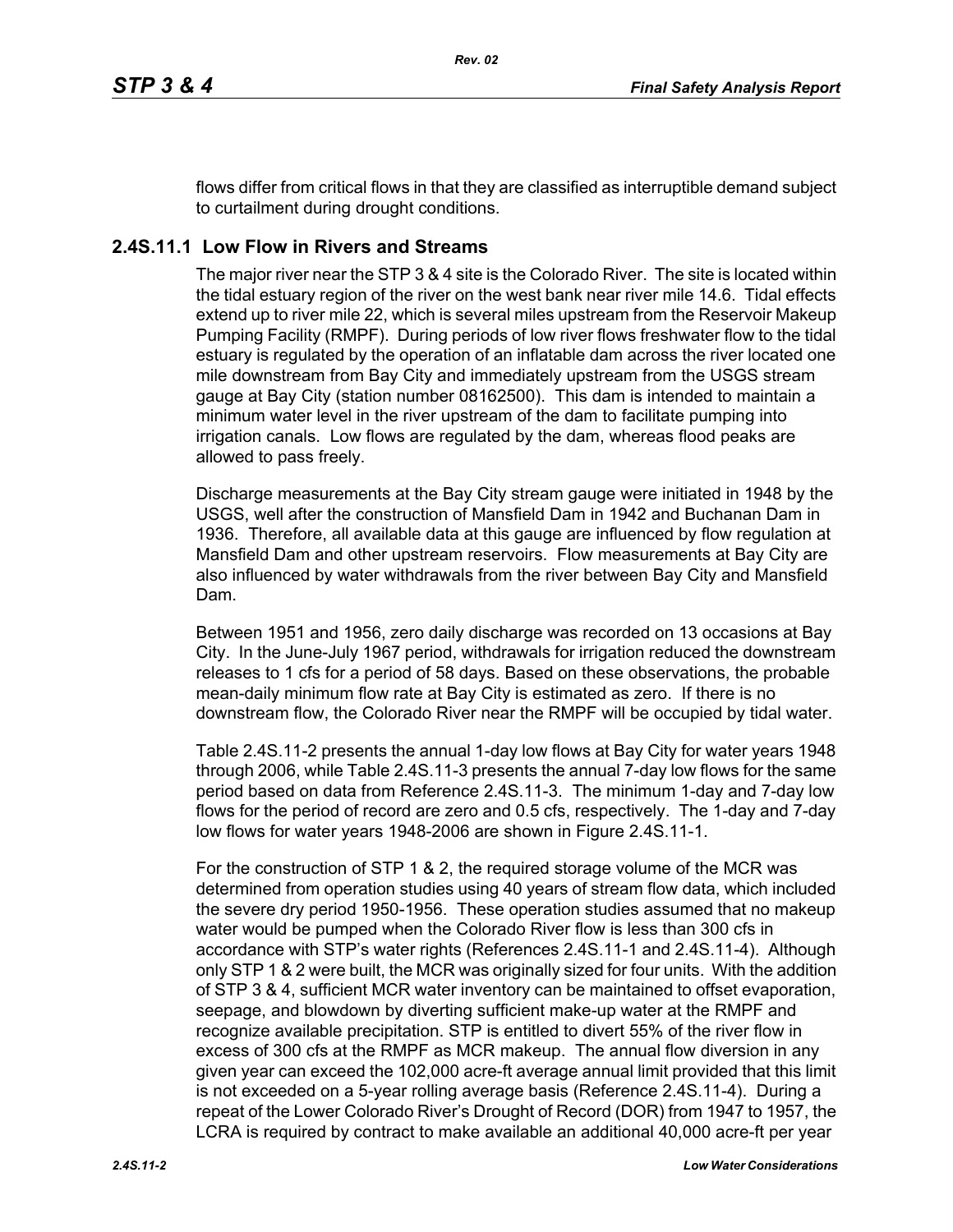of firm water. This firm water will be made available, without restriction on river flow, for MCR makeup when the water level in MCR is below El. 35 ft MSL (Reference [2.4S.11-4\)](#page-5-1). These arrangements are expected to be adequate to maintain sufficient water in MCR for continuous operation of all four units. This assessment is supported by the water management plan for the Lower Colorado River (Reference [2.4S.11-5](#page-5-2)) as well as the MCR water inventory analysis that shows that arrangement for these water diversion rights are necessary to keep MCR in continuous operation with four units. The inventory analysis tracks MCR water inventory by balancing the available diversion flows at RMPF and precipitation against losses of evaporation, seepage and blowdown and factors in future water use projections by LCRA.

The primary source of makeup water to the UHS cooling tower basin for STP 3 & 4 will be onsite groundwater wells. The well water system is not affected by low flows in the Colorado River. MCR is the backup source of the UHS makeup. As described earlier, even at its minimum operation level of 25.5 ft MSL the MCR has approximately 38,150 ac-ft of water inventory which is more than enough water to safely shut down the plant should MCR is activated as a backup source of UHS makeup water. Hence, low-flow considerations will not affect the dependability of the source of makeup water for the UHS.

There are currently no downstream dams that could affect the water supply to the makeup water intake and no future dams are contemplated.

### **2.4S.11.2 Low Water Resulting from Surges, Seiches, or Tsunamis**

Low water in the Colorado River resulting from surges, seiches, or tsunamis will not affect the ability of the groundwater wells to supply water to the safety-related UHS cooling tower basin. Low water from these phenomena would also not affect the performance of the non-safety–related MCR, since its storage permits an extended period of no makeup flow without interfering with its operation.

Ice formations or ice jams causing low flows are not anticipated based on historical air and water temperature data described in Subsection 2.4S.7.

# **2.4S.11.3 Historical Low Water**

### **2.4S.11.3.1 Drought Events**

Texas has suffered from a drought in each decade of the twentieth century with severe droughts occurring every 20 to 40 years. The most severe drought between 1898 and 2004 was the 10 year "drought of record" (DOR) period (May 1947 to April 1957). LCRA estimates of available water supplies reflect the amount of water that is reliably available during a repeat of the DOR conditions (Reference [2.4S.11-2\)](#page-4-1).

### **2.4S.11.3.2 Colorado River**

The Colorado River experiences a wide range of flows. Low flows below Bay City have been subject to regulation since the installation of the inflatable dam at Bay City in 1963, as discussed in Subsection 2.4S.11.1. Low flows have also been affected by upstream dams and irrigation demands.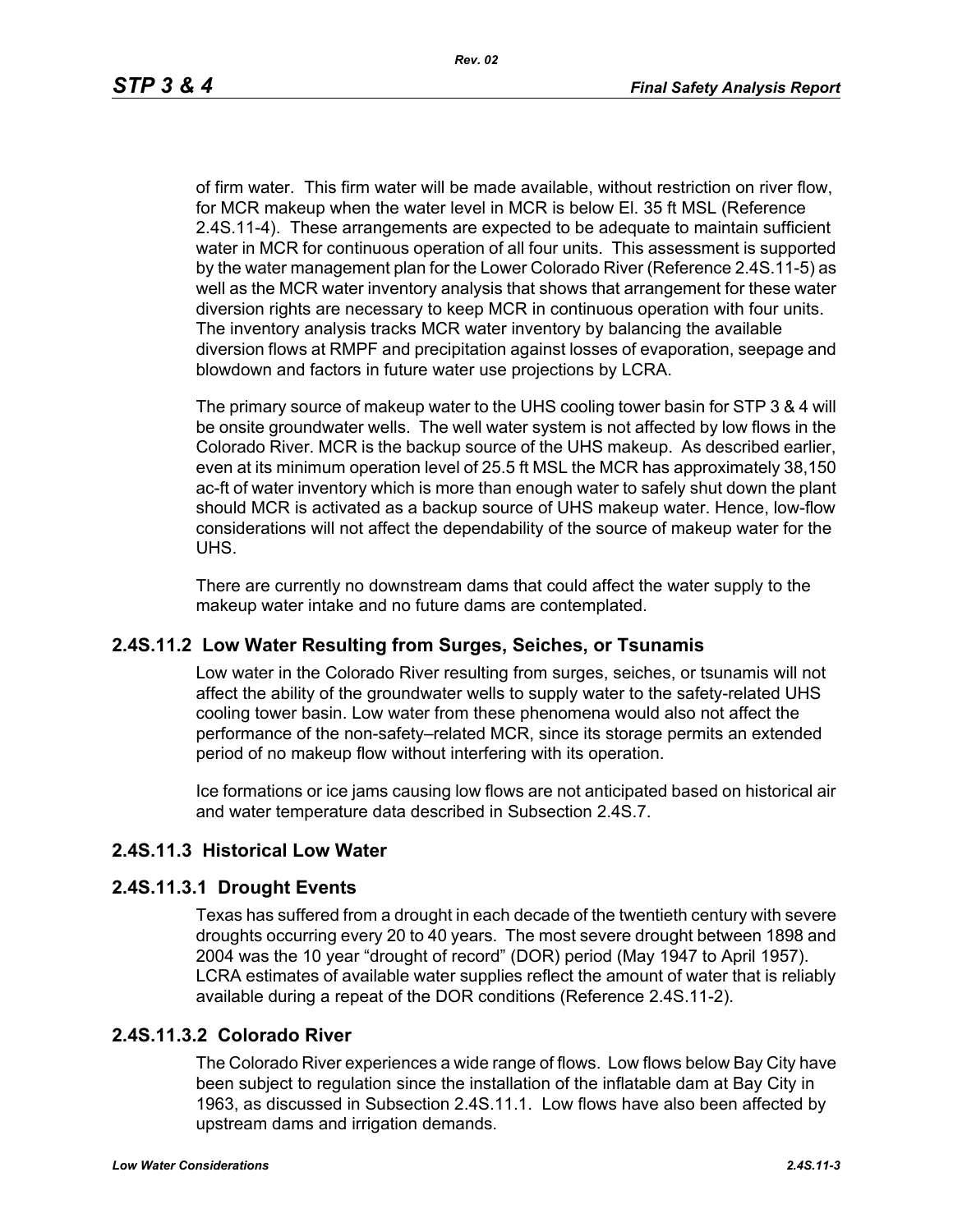The lowest stages on the Colorado River at the RMPF can be expected to occur when low-flow conditions are combined with tidal cycles originating from the Colorado-Lavaca estuary. Tidal effects extend upstream several miles above the RMPF. During extreme low-flow conditions, the water surface elevation at the Screen Intake Structure of RMPF would be approximately equal to the tidal elevation.

## **2.4S.11.4 Future Controls**

The safety-related systems of STP 3 & 4, including the UHS, do not rely directly upon river flows. While the MCR is a back-up water source for supplying makeup water to the UHS basin, the availability of this makeup water for the UHS is assured because the plant would be shut down when the MCR level drops below El. 25.5 ft MSL. At this elevation, the MCR still retains 38,150 acre-ft, which is sufficient to maintain a 30-day UHS makeup water inventory without consideration of the normal makeup source from groundwater supplies. Any changes in the quality or availability of MCR water will be slow to occur, allowing sufficient time for any remedial measures that may be necessary.

The LCRA, which holds rights to stored waters of the Colorado River above STP, has contracted with STPNOC to provide such waters, up to 40,000 acre-ft per year, when necessary for the normal operation thus providing additional assurance against having to shut down STP due to extended low-flow conditions in the Colorado River (Reference [2.4S.11-4\)](#page-5-1). Additionally, STPNOC holds a run-of-river water right (References [2.4S.11-1](#page-4-0) and [2.4S.11-4\)](#page-5-1), allowing it to divert water directly out of the Colorado River based on the contract with the LCRA.

### **2.4S.11.5 Plant Requirements**

The RSW and UHS systems are designed to cool the Reactor Building Cooling Water (RCW) during normal operation, normal shutdown, emergency shutdown, testing, and loss of preferred power and to dissipate the heat into the atmosphere without exceeding the water temperature in the UHS basin water of 35°C. The UHS water storage basin is sized to allow the shutdown and cooldown of the unit and maintain the unit in a safe shutdown condition for the design basis accident for 30 days with no makeup and blowdown. The system requirements are addressed in Subsections 9.2.5 and 9.2.15, following the guidance provided in RG 1.27. The water losses due to forced and natural evaporation, drift, and seepage and blowdown are to be replaced by makeup water provided primarily from the site wells or from the MCR via the Turbine Service Water System, as a secondary source of makeup water.

The main cooling water system with the MCR as a heat sink is described in detail in Subsection 10.4.5. The capability of the MCR to maintain a sufficient water level during periods of drought in the Colorado River is discussed in Subsection 2.4S.11.1. In addition, the MCR operation will be closely monitored by filling the reservoir to normal full level of El. 49 ft MSL, whenever possible using all the water diversion rights available to STP to ensure sufficient water level in case of a repeat of the DOR in the Colorado River.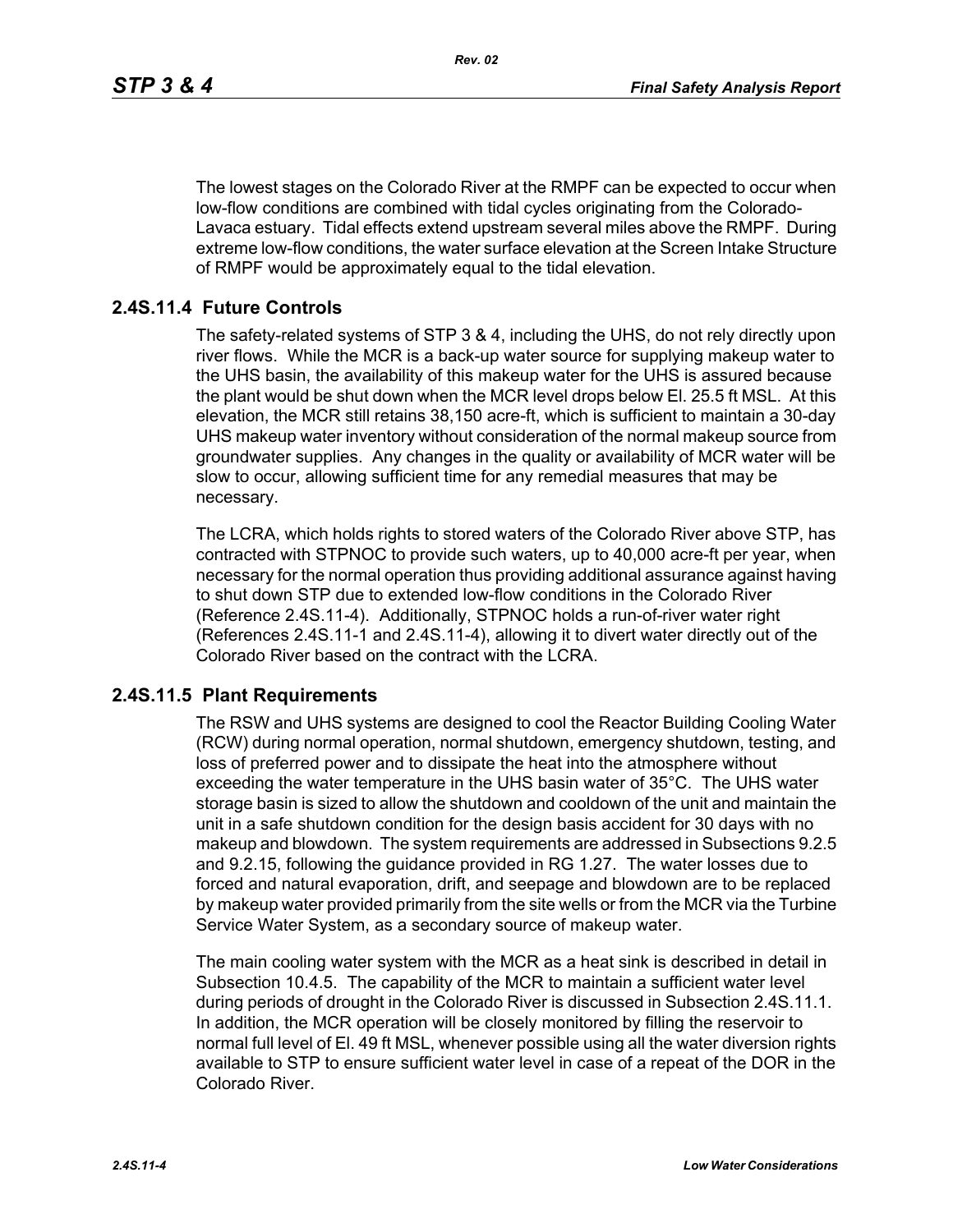Compliance with EPA 316(b) regulations for existing facilities is satisfied in terms of meeting the performance standards to reduce impingement, mortality, and entrainment because:

- The RMPF was designed and built for a maximum capacity of 1200 cfs for an anticipated four units at the time, and no change to this maximum flow is anticipated, and;
- The makeup flow is for use in a closed-cycle cooling scheme as opposed to a oncethrough system.

### **2.4S.11.6 Heat Sink Dependability Requirements**

The UHS cooling tower basin will maintain a water inventory adequate for 30 days of cooling under the design basis accident with no makeup and blowdown as discussed in Section 9.2.5. There will be sufficient **pump**suction submergence water depth and pump net positive suction head (NPSH) to ensure proper operation of the pump station insidecontiguous with the UHS basin for the entire 30-day period following an accident.

Evaporation water loss from the UHS cooling tower of each unit is expected to be about 240 gpm during normal conditions and 1010gpm during shutdown conditions. The blowdown flow of approximately 231 gpm that is required to maintain three cycles of concentration in the UHS basin during normal operation (based on continuous blowdown, however the blowdown operation can be intermittent at higher flow rate) will be discharged to the MCR. The makeup water to the UHS basin will be supplied primarily from the site wells with backup from the MCR at a flow rate of 3030 gpm (twounits) to accommodate a maximum 2020 gpm (two units) evaporation rate and 997gpm (two units) blowdown rate, and an insignificant drift loss (about than 13 gpm for both units) for the UHS towers. Subsection 2.4S.11.1 demonstrates that there is sufficient makeup water available to ensure a 30-day inventory. As documented in Subsection 2.4S.12, the deep aquifer has sufficient capacity to supply makeup water to the UHS basin at the above flow rates.

The potential effects of all site-related proximity, seismic, and non-seismic information on the postulated worst-case low-flow scenario for the proposed plant site have been considered in establishing the design basis.

Adherence of the existing facility to EPA 316(b) is satisfied in terms of meeting the performance standards to reduce impingement, mortality, and entrainment as explained in Subsection 2.4S.11.5

A detailed description of how the UHS is designed to meet the dependability requirements is provided in Subsections 9.2.5 and 16.3.7.

### <span id="page-4-1"></span><span id="page-4-0"></span>**2.4S.11.7 References**

2.4S.11-1 "STPEGS Updated Final Safety Analysis Report, Units 1 & 2," Revision 13.

2.4S.11-2 "Region 'K' Water Plan for the Lower Colorado Regional Water Planning Group," Lower Colorado Regional Water Planning Group, 2006.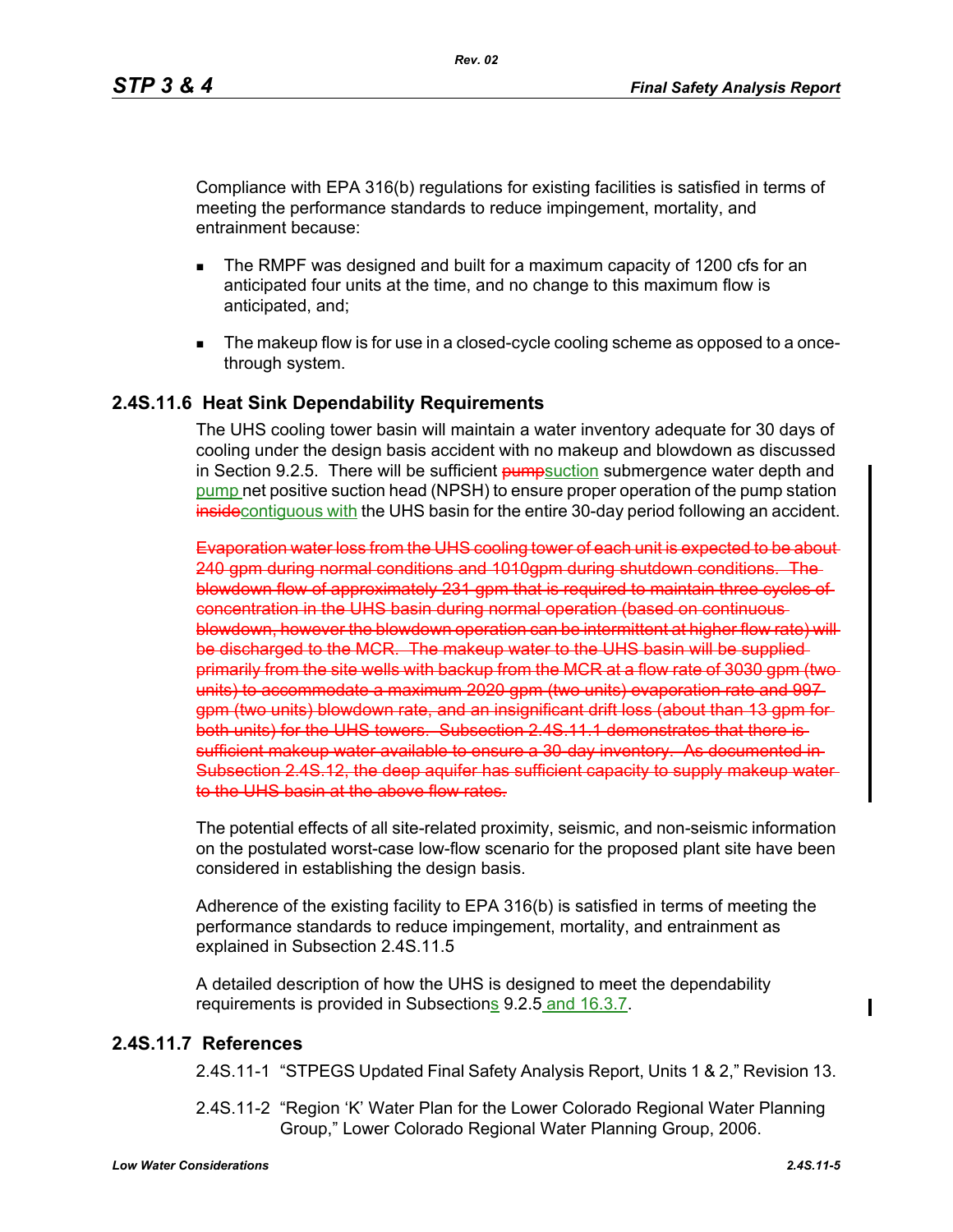- <span id="page-5-0"></span>2.4S.11-3 "Daily Streamflow Data for Bay City Gauging Station, Texas," U.S. Geological Survey, 2007, Available at http://waterdata.usgs.gov/nwis/dv/?site\_no= 08162500&referred\_module=sw, accessed May 24, 2007.
- <span id="page-5-1"></span>2.4S.11-4 Amended and Restated Contract by and between the Lower Colorado River Authority and STP Nuclear Operating Company, Effective as of January 1, 2006.
- <span id="page-5-2"></span>2.4S.11-5 Water Management Plan for the Lower Colorado River Basin Effective September 20, 1989 including amendments through May 14, 2003.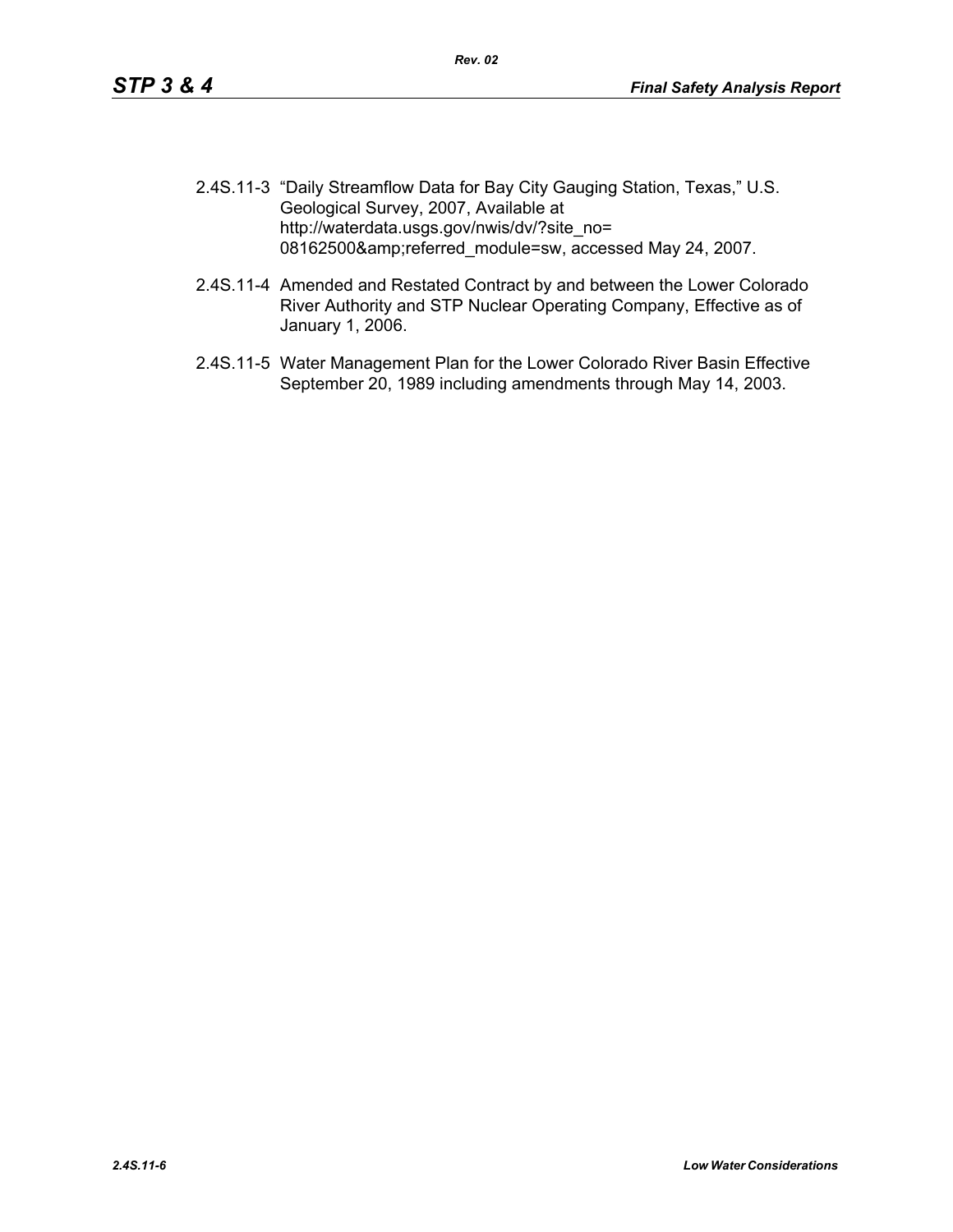<span id="page-6-0"></span>

|              | <b>Critical Flows (cfs)</b> |                      |  |  |
|--------------|-----------------------------|----------------------|--|--|
| <b>Month</b> | <b>Austin Gauge [1]</b>     | <b>Bastrop Gauge</b> |  |  |
| January      | 46                          | 120                  |  |  |
| February     | 46                          | 120                  |  |  |
| March        | 46                          | 500 [2]              |  |  |
| April        | 46                          | 500 [2]              |  |  |
| May          | 46                          | 500 [2]              |  |  |
| June         | 46                          | 120                  |  |  |
| July         | 46                          | 120                  |  |  |
| August       | 46                          | 120                  |  |  |
| September    | 46                          | 120                  |  |  |
| October      | 46                          | 120                  |  |  |
| November     | 46                          | 120                  |  |  |
| December     | 46                          | 120                  |  |  |

Source: Reference 2.4S.11-2

- [1] LCRA will maintain a mean daily flow of 100 cfs at the Austin gage at all times, to the extent of inflows each day to the Highland Lakes as measured by upstream gages, until the combined storage of Lakes Buchanan and Travis reaches 1.1 million acre-feet of water. A mean daily flow of 75 cfs, to the extent of inflows each day to the Highland Lakes as measured by upstream gages, will then be maintained until the combined storage of Lakes Buchanan and Travis reaches 1.0 million acre-feet of water, then a subsistence/critical flow of 46 cfs will be maintained at all times, regardless of inflows. In addition, if the subsistence/critical flow of 46 cfs should occur for an extended period of time, then operational releases will be made by LCRA to temporarily alleviate the subsistence/critical flow conditions. Specifically, should the flow at the Austin gauge be below a 65 cfs daily average for a period of 21 consecutive days, LCRA will make operational releases from storage sufficient to maintain daily average flow at the Austin gauge of at least 200 cfs for two consecutive days. If this operational release conditions persists for three consecutive cycles (69 days), then a minimum average daily flow of at least 75 cfs will be maintained for the next 30 days.
- <span id="page-6-1"></span>[2] This flow should be maintained for a continuous period of not less than six weeks during these months. A flow of 120 cfs will be maintained on all days not within the six week period.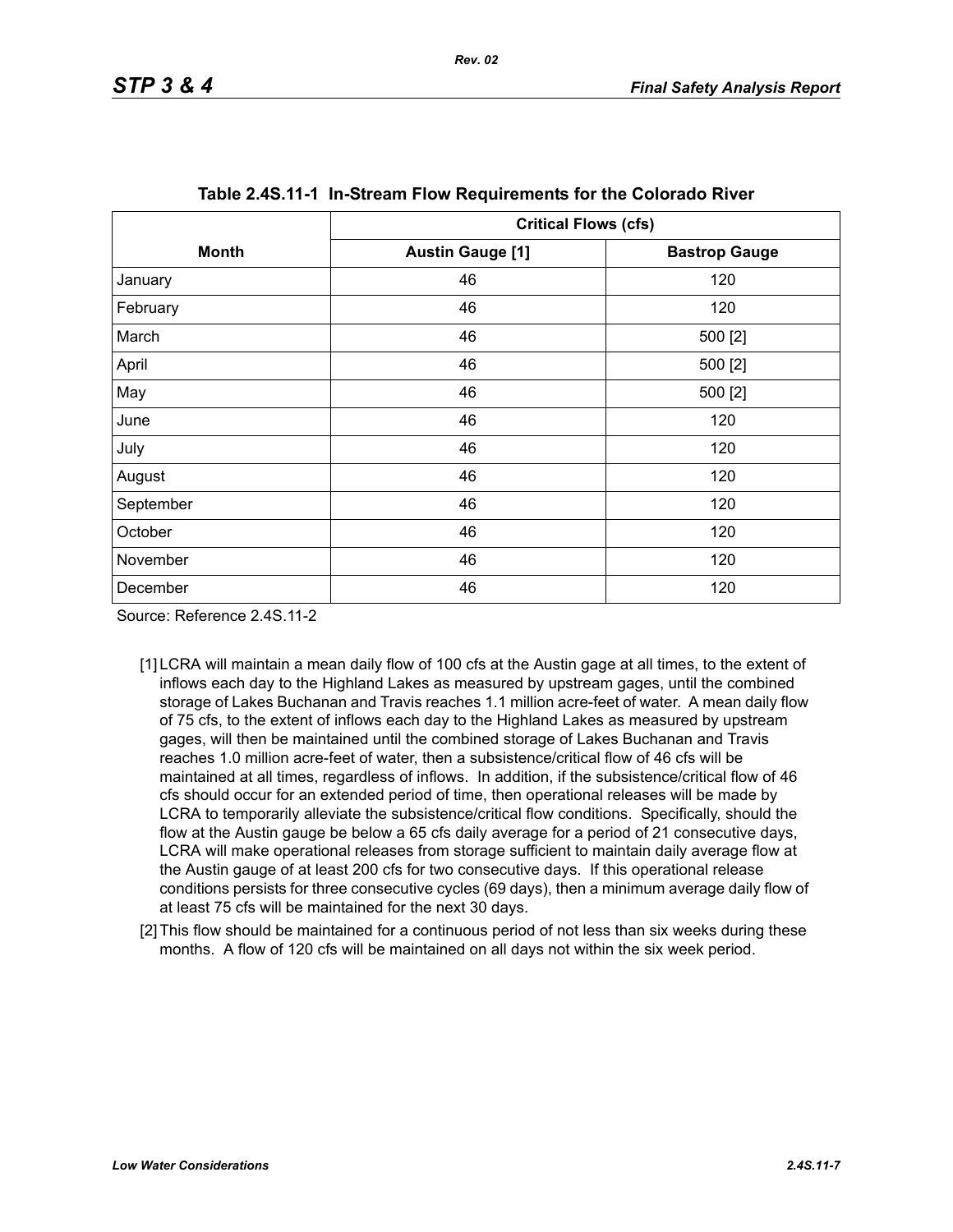| <b>Water Year</b> | 1-day Low Flow<br>(cfs) | Date of           |                   |       | 1-day Low Flow |
|-------------------|-------------------------|-------------------|-------------------|-------|----------------|
|                   |                         | <b>Occurrence</b> | <b>Water Year</b> | (cfs) |                |
| 1948              | 16.0                    | 6/5/1948          |                   | 1978  | 161.0          |
| 1949              | 81.0                    | 5/19/1949         |                   | 1979  | 363.0          |
| 1950              | 137.0                   | 7/29/1950         |                   | 1980  | 0.9            |
| 1951              | 0.0                     | 6/1/1951          |                   | 1981  | 15.0           |
| 1952              | 0.0                     | 6/23/1952         |                   | 1982  | 314.0          |
| 1953              | 0.0                     | 4/23/1953         |                   | 1983  | 38.0           |
| 1954              | 2.3                     | 4/24/1954         |                   | 1984  | 3.1            |
| 1955              | 1.4                     | 5/7/1955          | 1985              |       | 87.0           |
| 1956              | 0.0                     | 7/5/1956          | 1986              |       | 48.0           |
| 1957              | 92.0                    | 12/9/1956         | 1987              |       | 380.0          |
| 1958              | 1400.0                  | 7/25/1958         | 1988              |       | 6.8            |
| 1959              | 510.0                   | 7/31/1959         | 1989              |       | 33.0           |
| 1960              | 500.0                   | 9/15/1960         | 1990              |       | 36.0           |
| 1961              | 800.0                   | 6/2/1961          | 1991              |       | 61.0           |
| 1962              | 4.9                     | 5/16/1962         | 1992              |       | 439.0          |
| 1963              | 12.0                    | 5/16/1963         | 1993              |       | 39.0           |
| 1964              | 1.3                     | 9/15/1964         | 1994              |       | 51.0           |
| 1965              | 2.3                     | 10/14/1964        | 1995              |       | 147.0          |
| 1966              | 2.0                     | 9/2/1966          | 1996              |       | 20.0           |
| 1967              | 0.4                     | 8/12/1967         | 1997              |       | 188.0          |
| 1968              | 205.0                   | 9/30/1968         | 1998              |       | 15.0           |
| 1969              | 0.4                     | 8/27/1969         | 1999              |       | 118.0          |
| 1970              | 0.4                     | 10/8/1969         | 2000              |       | 9.5            |
| 1971              | 0.7                     | 6/9/1971          | 2001              |       | 48.0           |
| 1972              | 2.0                     | 4/22/1972         | 2002              |       | 120.0          |
| 1973              | 31.0                    | 9/22/1973         | 2003              |       | 115.0          |
| 1974              | 10.0                    | 8/20/1974         | 2004              |       | 206.0          |
| 1975              | 128.0                   | 9/28/1975         | 2005              |       | 180.0          |
| 1976              | 111.0                   | 3/23/1976         | 2006              |       | 210.0          |
| 1977              | 174.0                   | 9/29/1977         |                   |       |                |

## <span id="page-7-0"></span>**Table 2.4S.11-2 Historical Annual 1-Day Low Flows for the Colorado River at Bay City for Water Years 1948-2006**

*Rev. 02*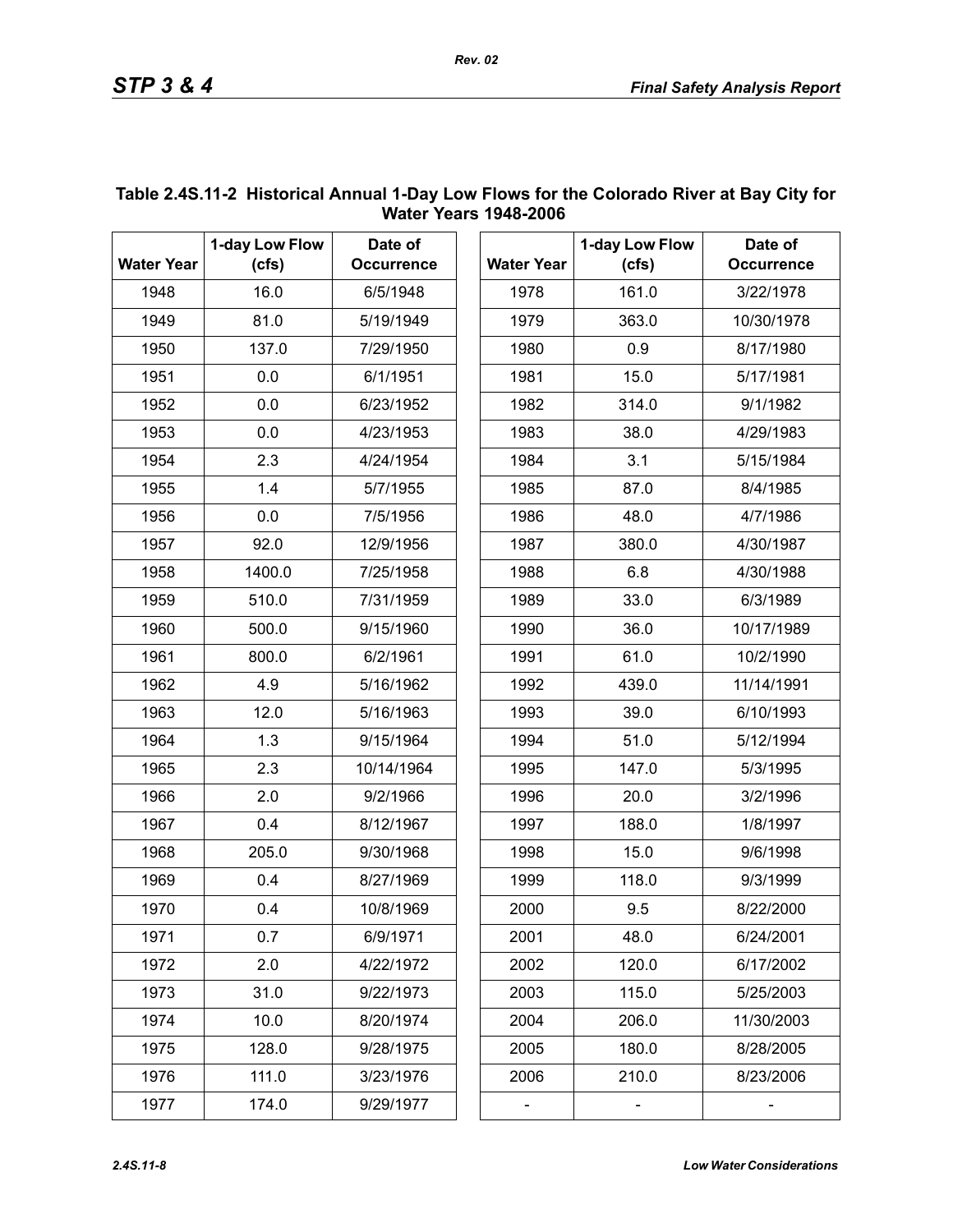| <b>Water Year</b> | 7-day Low Flow<br>(cfs) | Date of<br><b>Occurrence</b> | <b>Water Year</b> | 7-day Low<br>Flow (cfs) | Date of<br><b>Occurrence</b> |
|-------------------|-------------------------|------------------------------|-------------------|-------------------------|------------------------------|
| 1948              | 61.4                    | 6/9/1948                     | 1978              | 217.7                   | 3/24/1978                    |
| 1949              | 142.7                   | 5/22/1949                    | 1979              | 374.2                   | 11/5/1978                    |
| 1950              | 177.2                   | 8/3/1950                     | 1980              | 58.6                    | 8/29/1980                    |
| 1951              | 1.5                     | 7/14/1951                    | 1981              | 242.9                   | 5/19/1981                    |
| 1952              | 1.9                     | 6/29/1952                    | 1982              | 455.9                   | 9/3/1982                     |
| 1953              | 14.6                    | 8/16/1953                    | 1983              | 127.0                   | 5/1/1983                     |
| 1954              | 58.4                    | 6/21/1954                    | 1984              | 10.8                    | 8/31/1984                    |
| 1955              | 37.1                    | 5/9/1955                     | 1985              | 205.2                   | 8/7/1985                     |
| 1956              | 13.2                    | 7/10/1956                    | 1986              | 56.0                    | 4/8/1986                     |
| 1957              | 121.0                   | 12/15/1956                   | 1987              | 598.4                   | 10/11/1986                   |
| 1958              | 1788.6                  | 9/20/1958                    | 1988              | 82.6                    | 6/18/1988                    |
| 1959              | 684.0                   | 7/10/1959                    | 1989              | 41.4                    | 6/5/1989                     |
| 1960              | 714.3                   | 9/18/1960                    | 1990              | 68.4                    | 10/18/1989                   |
| 1961              | 890.0                   | 6/8/1961                     | 1991              | 90.2                    | 10/4/1990                    |
| 1962              | 6.7                     | 5/16/1962                    | 1992              | 502.9                   | 12/8/1991                    |
| 1963              | 13.3                    | 5/18/1963                    | 1993              | 348.3                   | 6/11/1993                    |
| 1964              | 1.4                     | 8/27/1964                    | 1994              | 137.0                   | 9/29/1994                    |
| 1965              | 16.7                    | 9/10/1965                    | 1995              | 199.6                   | 10/1/1994                    |
| 1966              | 2.0                     | 9/8/1966                     | 1996              | 20.0                    | 5/22/1996                    |
| 1967              | 0.5                     | 8/18/1967                    | 1997              | 285.9                   | 10/15/1996                   |
| 1968              | 312.4                   | 10/7/1967                    | 1998              | 68.3                    | 9/8/1998                     |
| 1969              | 0.5                     | 8/7/1969                     | 1999              | 209.9                   | 9/5/1999                     |
| 1970              | 0.5                     | 10/10/1969                   | 2000              | 13.7                    | 8/23/2000                    |
| 1971              | 1.3                     | 6/10/1971                    | 2001              | 110.0                   | 6/26/2001                    |
| 1972              | 19.0                    | 8/19/1972                    | 2002              | 206.0                   | 6/17/2002                    |
| 1973              | 366.4                   | 7/23/1973                    | 2003              | 213.6                   | 5/27/2003                    |
| 1974              | 35.0                    | 8/24/1974                    | 2004              | 375.3                   | 10/7/2003                    |
| 1975              | 348.4                   | 9/30/1975                    | 2005              | 287.7                   | 8/28/2005                    |
| 1976              | 223.4                   | 3/23/1976                    | 2006              | 266.4                   | 8/23/2006                    |
| 1977              | 297.2                   | 9/30/1977                    |                   |                         |                              |

## <span id="page-8-0"></span>**Table 2.4S.11-3 Historical Annual 7-Day Low Flows for the Colorado River at Bay City for Water Years 1948-2006**